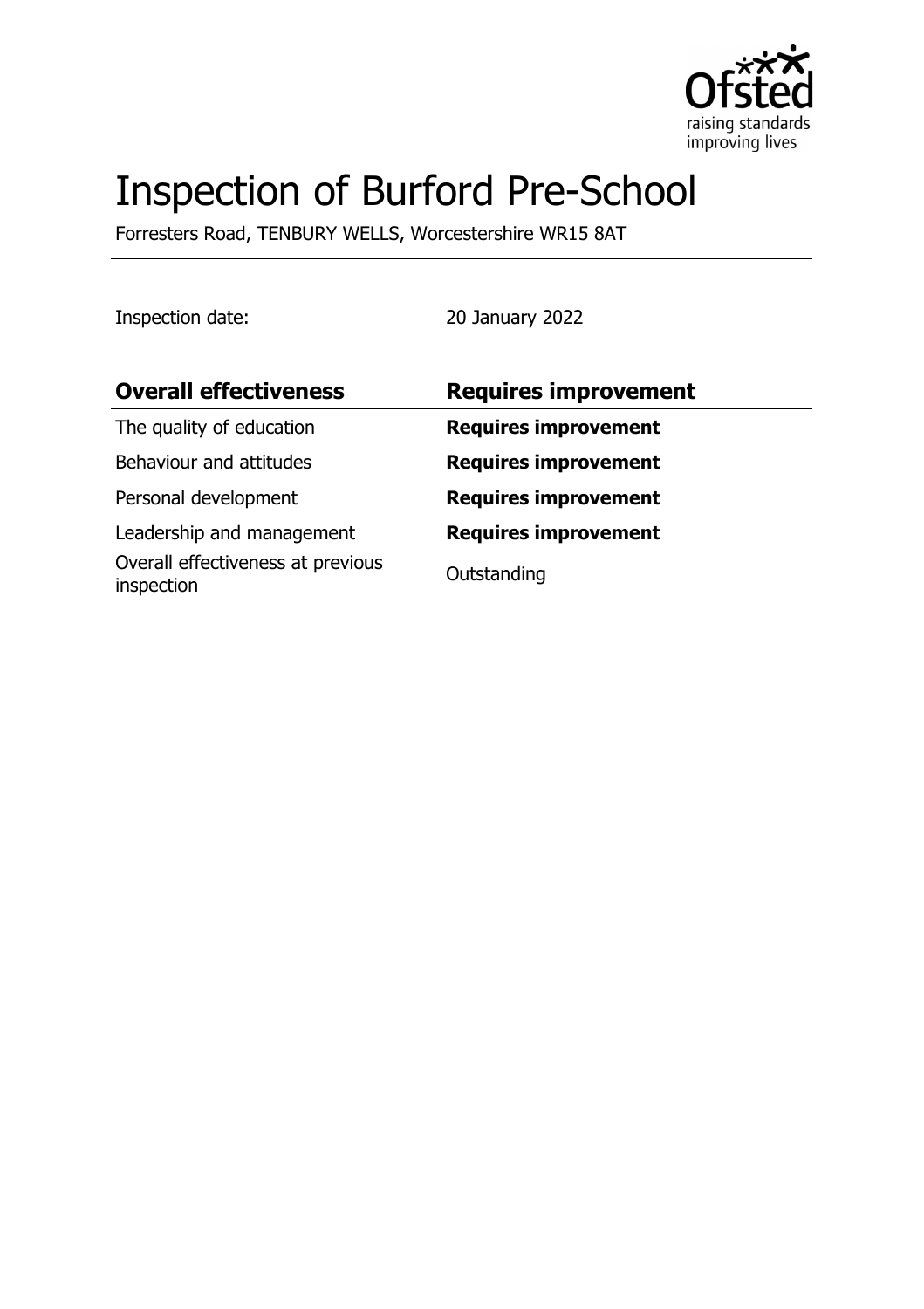

# **What is it like to attend this early years setting?**

#### **The provision requires improvement**

Friendly staff greet children and their families when they arrive at the pre-school. The majority of children enjoy participating in a broad range of interesting activities, both indoors and outside. They independently choose what they would like to play with. Generally, children are acquiring sufficient skills to help them move forward in their learning. However, not all children make good enough progress due to weaknesses in the implementation of the curriculum. That said, young children delight in sensory play activities. They explore textures, such as shaving foam, and make marks in it with their fingers. Children identify colours and develop the small muscles in their hands as they carefully thread different coloured reels and beads onto a lace. These experiences support children to develop the correct grip in preparation for early writing. Children engage in imaginary play. They pretend to be witches and find resources, such as small poles, for use as their 'broomstick'.

Most children behave well. Staff support them to learn to share and to take turns. Children patiently wait their turn to play with resources, such as different sized poles. They adopt some appropriate hygiene practices throughout the day. Children use wipes to clean their hands before eating their food.

The manager has adapted some aspects of their practice during the COVID-19 pandemic, for example introducing outdoor drop-off and collection arrangements. Children quickly got used to the changes. Most arrive happy and eager to begin their play.

## **What does the early years setting do well and what does it need to do better?**

- $\blacksquare$  The manager works alongside her staff team on a daily basis, yet she does not effectively monitor the quality of their practice to identify training needs. The manager makes sure that mandatory training, such as first aid, is kept up to date. However, she does not establish focused professional development plans for herself or the staff team to improve their knowledge and skills to raise the quality of teaching to a consistently good level. In addition, the manager does not provide staff working with children with special educational needs and/or disabilities (SEND) the necessary training to support them in their role. This hinders the progress that children with SEND make.
- $\blacksquare$  The pre-school has a key person system in place which generally works well. Children develop secure relationships with their key person who plans activities to support their next steps in learning. However, there are no effective systems in place to share this information with the staff team. This means, in the absence of a child's key person, staff are not able to consistently move children forward in their learning.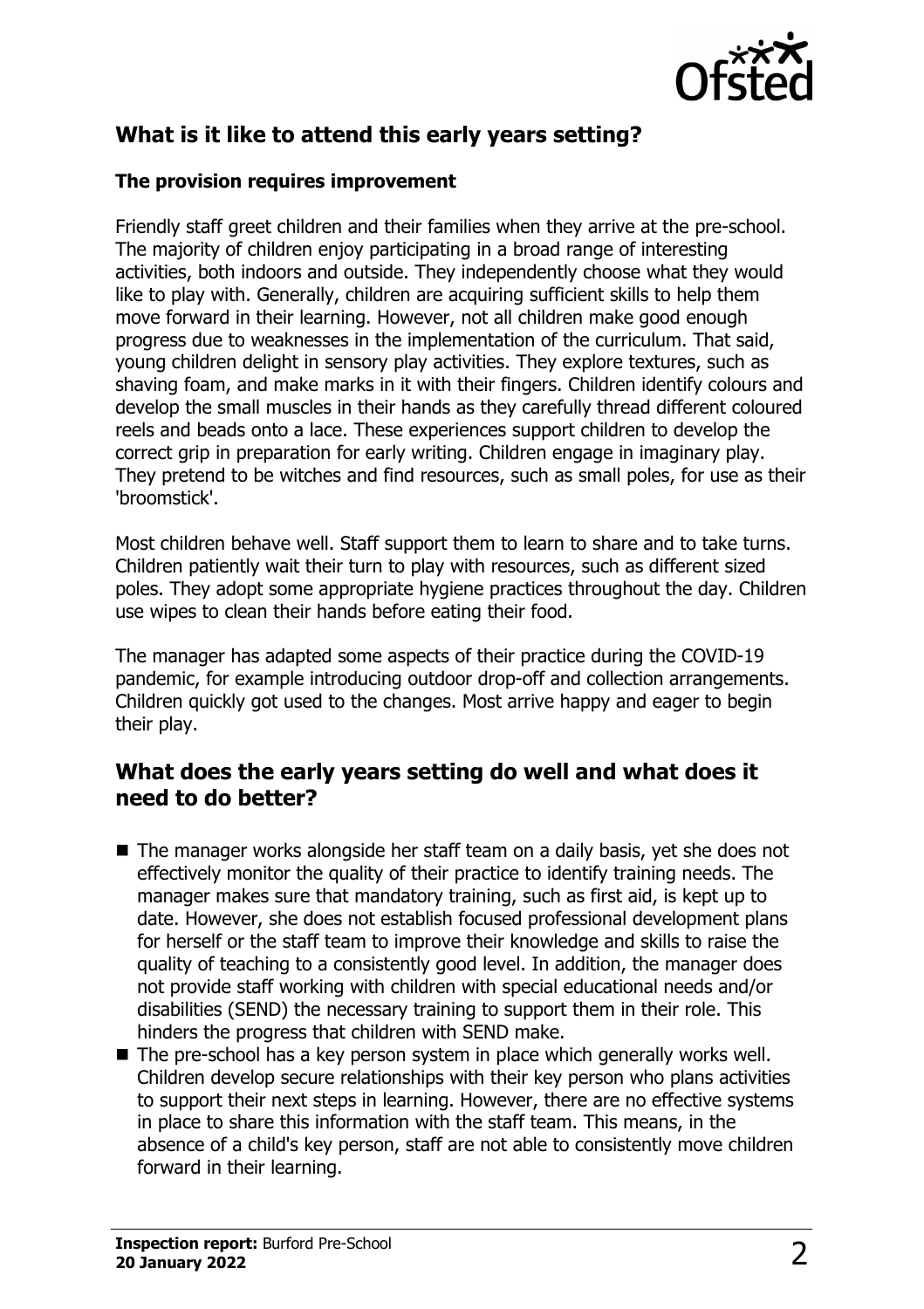

- Although children learn basic hygiene procedures, such as hand washing, staff do not provide them with enough opportunities to learn how to keep themselves healthy. The manager does not support parents to provide healthy and nutritious meals and snacks for their children to enjoy at the pre-school. Children eat sugary snacks, such as chocolate and biscuits at mealtimes. Consequently, staff do not support children's oral health effectively.
- $\blacksquare$  Staff form positive relationships with parents. They talk to them at drop off and collection times about their children's day. However, staff do not consistently share enough information about what children learn at the pre-school, to enable parents to continue and build on this at home.
- Staff place a strong focus on outdoor learning. Children enjoy playing outside in the fresh air. They excitedly run around chasing their friends and balance on small logs. Children develop an understanding of space and measure as they fill and empty saucepans with leaves and mud. Staff sit alongside the children and engage them in constructive conversations. They introduce words, such as 'thick' and 'heavy', to support children's growing vocabulary.
- Staff enthusiastically read stories to children. They use different tones and funny voices. Children giggle and listen attentively. This supports children's early literacy skills.
- $\blacksquare$  Staff know what they want children to learn from small group activities. For example, they plan an activity to support children to link letters to sounds. Children are engaged and focused as they make a phonetical sound. For example, children announce, 'S is for snake.'
- $\blacksquare$  Children know the routines of the pre-school well and demonstrate they are happy and independent. On arrival, they put away their coats and bags and register their own attendance. Children find their name card and add it to the board. This helps children to feel secure and develop a sense of belonging.

# **Safeguarding**

The arrangements for safeguarding are effective.

Managers and staff have a satisfactory knowledge and understanding of child protection. They complete daily safety checks on the pre-school to ensure the learning environment is free from hazards. Staff monitor children's welfare and are aware of the indicators that a child might be at risk of harm. They have attended training and keep their first-aid certificates up to date. The managers have put extra health and safety procedures in place due to COVID-19. For example, everyone entering the building must sanitise their hands. Vetting and recruitment processes are in place to ensure all adults are suitable to work with children.

## **What does the setting need to do to improve?**

**To meet the requirements of the early years foundation stage, the provider must:**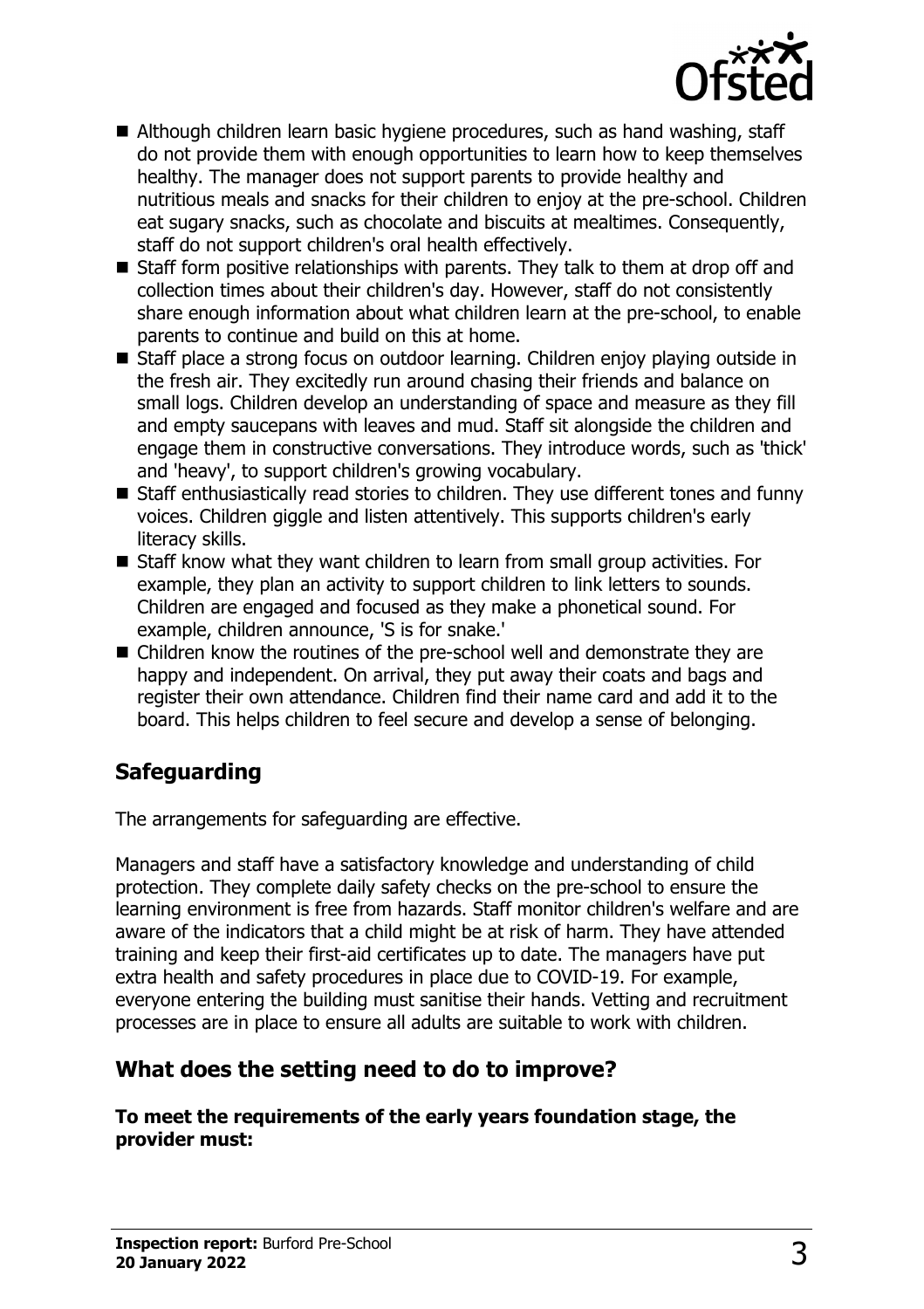

|                                                                                                                                                                                                                             | Due date   |
|-----------------------------------------------------------------------------------------------------------------------------------------------------------------------------------------------------------------------------|------------|
| provide all staff with appropriate training<br>and professional development<br>opportunities to ensure they offer quality<br>learning and development experiences<br>for all children to make the best possible<br>progress | 23/02/2022 |
| ensure that information about children's<br>needs, interests and abilities is regularly<br>shared with the staff team to offer a<br>consistent approach and support children<br>to move forward in their learning           | 23/02/2022 |
| ensure that children's good health,<br>including their oral health, is effectively<br>promoted throughout the nursery.                                                                                                      | 23/02/2022 |

#### **To further improve the quality of the early years provision, the provider should:**

n share more information with parents about their children's learning at pre-school to enable them to continue and extend it at home.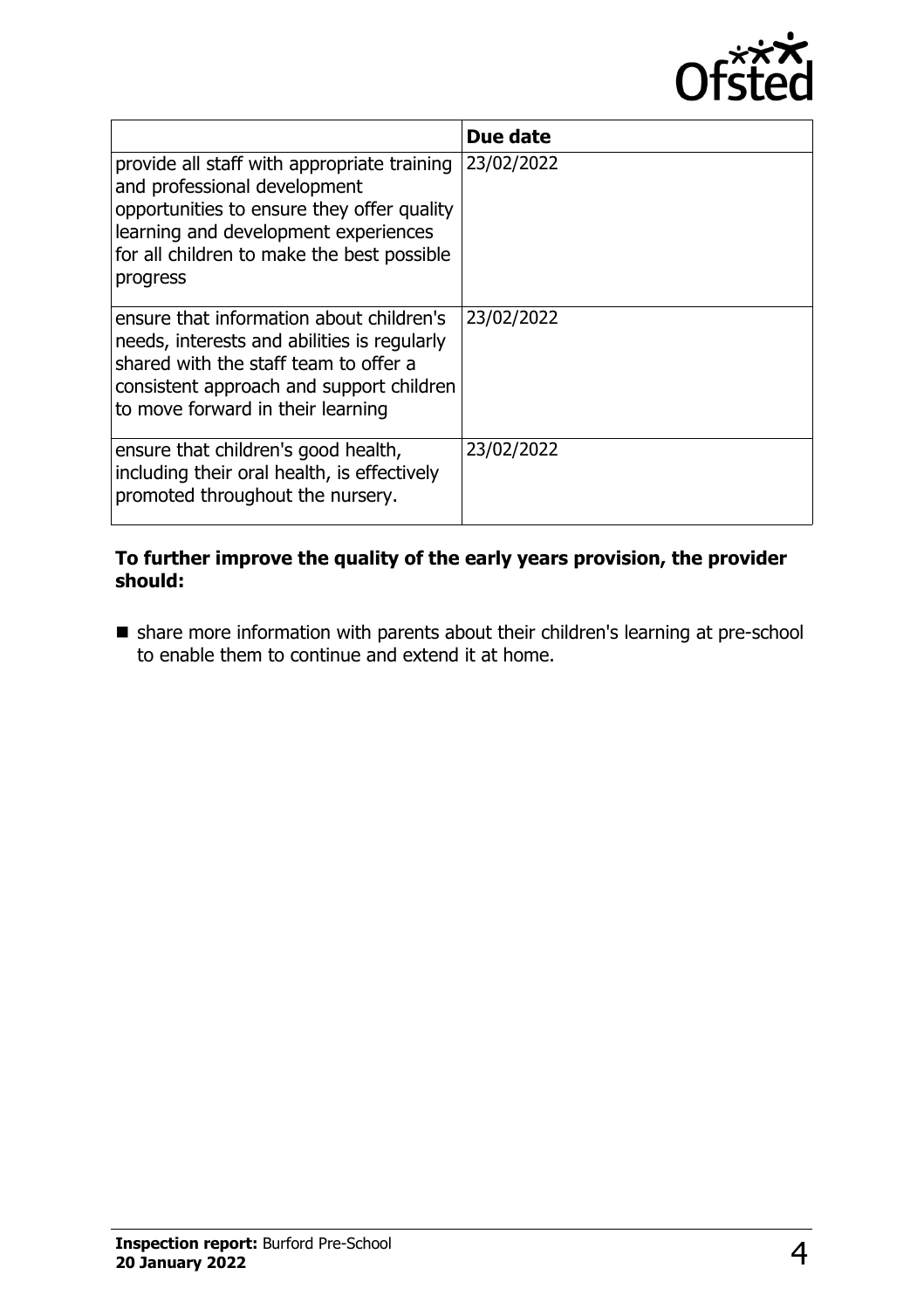

| <b>Setting details</b>                         |                                    |
|------------------------------------------------|------------------------------------|
| Unique reference number                        | EY452271                           |
| <b>Local authority</b>                         | Shropshire                         |
| <b>Inspection number</b>                       | 10218175                           |
| <b>Type of provision</b>                       | Childcare on non-domestic premises |
| <b>Registers</b>                               | Early Years Register               |
| Day care type                                  | Full day care                      |
| Age range of children at time of<br>inspection | 2 to $4$                           |
| <b>Total number of places</b>                  | 20                                 |
| Number of children on roll                     | 43                                 |
| Name of registered person                      | Burford Pre-School C.I.C           |
| Registered person unique<br>reference number   | RP531900                           |
| <b>Telephone number</b>                        | 01584819495                        |
| Date of previous inspection                    | 6 March 2013                       |

### **Information about this early years setting**

Burford Pre-School operates in the grounds of Burford C of E School in the South Shropshire village of Burford. The pre-school re-registered as a community interest company in 2012. The pre-school employs five members of childcare staff. Of these, three hold appropriate early years qualifications to at least level 3. The deputy manager holds a level 6 relevant qualification. The pre-school opens five days a week during school term time only. Sessions are from 8.30am to 3.30pm, Monday to Friday. The pre-school provides funded early education for two, threeand four-year-old children.

## **Information about this inspection**

#### **Inspector**

Tina Smith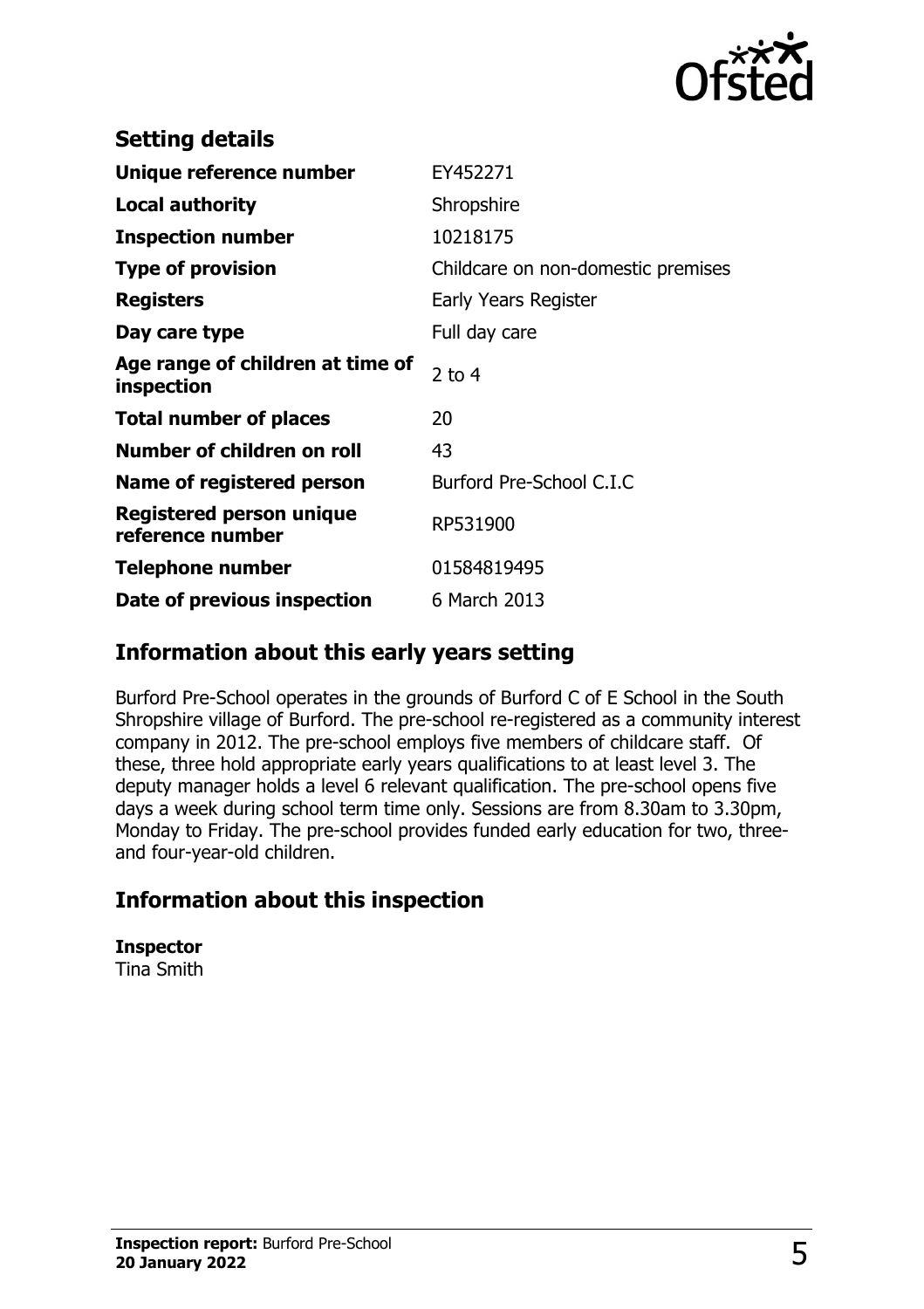

#### **Inspection activities**

- $\blacksquare$  This was the first routine inspection the setting has received since the COVID-19 pandemic began. The inspector discussed the impact of the pandemic with the manager and has taken that into account in their evaluation of the setting.
- The inspector and manager completed a learning walk together. The manager explained how the setting is organised and the focus of the curriculum.
- $\blacksquare$  The inspector spoke to the staff and children at suitable times throughout the inspection.
- The inspector and manager discussed and evaluated a learning activity together.
- $\blacksquare$  The inspector spoke to parents and took account of their views.
- The inspector sampled documents, including staff's files and qualifications.

We carried out this inspection under sections 49 and 50 of the Childcare Act 2006 on the quality and standards of provision that is registered on the Early Years Register. The registered person must ensure that this provision complies with the statutory framework for children's learning, development and care, known as the early years foundation stage.

If you are not happy with the inspection or the report, you can [complain to Ofsted](http://www.gov.uk/complain-ofsted-report).